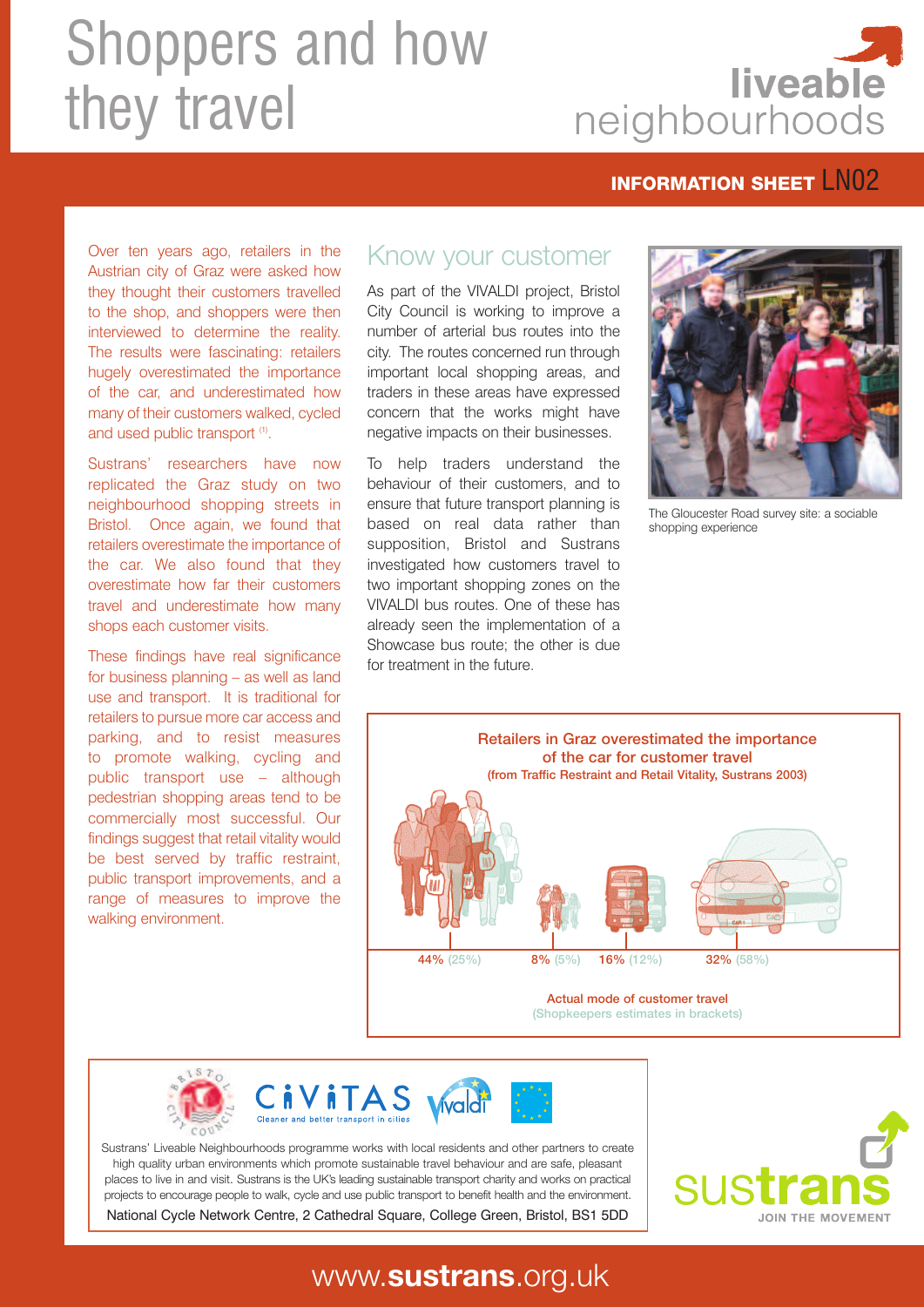# Shoppers and how they travel

The researchers interviewed 126 retailers and 840 customers, using a standard questionnaire. Customers were asked:

- how far they travel to these shopping streets (ie, how far away they live)
- what mode of transport they use (walk, cycle, bus or car)
- how many shops they visit at one time (as a measure of how committed they are as a customer to the whole street)

Traders were asked to estimate their customers' behaviour according to these same measures, so giving a valuable insight into how customer behaviour compares with the traders' perception.

#### Shoppers live locally

Although both of these streets are urban arterial roads, with relatively limited parking, traders assumed that most of their customers were visitors to the area. They estimated that just 12% of customers lived within half a mile, and 40% more than two miles away. In reality, 42% had travelled less than half a mile and 86% had travelled less than two miles. Most customers are local.

#### Most shoppers walk

Retailers overestimated the importance of car-borne trade by almost 100%; they estimated that 41% of their customers arrived by car, whereas only 22% had done so. In fact, more than half of shoppers walked to the shops. Walking to neighbourhood shops, and meeting friends and acquaintances there, is an enjoyable social activity, as well as an efficient way of shopping.

# Moving away from the car

Interviews with traders, shoppers and neighbours show that local people would like to see the impact of traffic reduced. This is not surprising – many people now have







# www **<sup>2</sup>** .**sustrans**.org.uk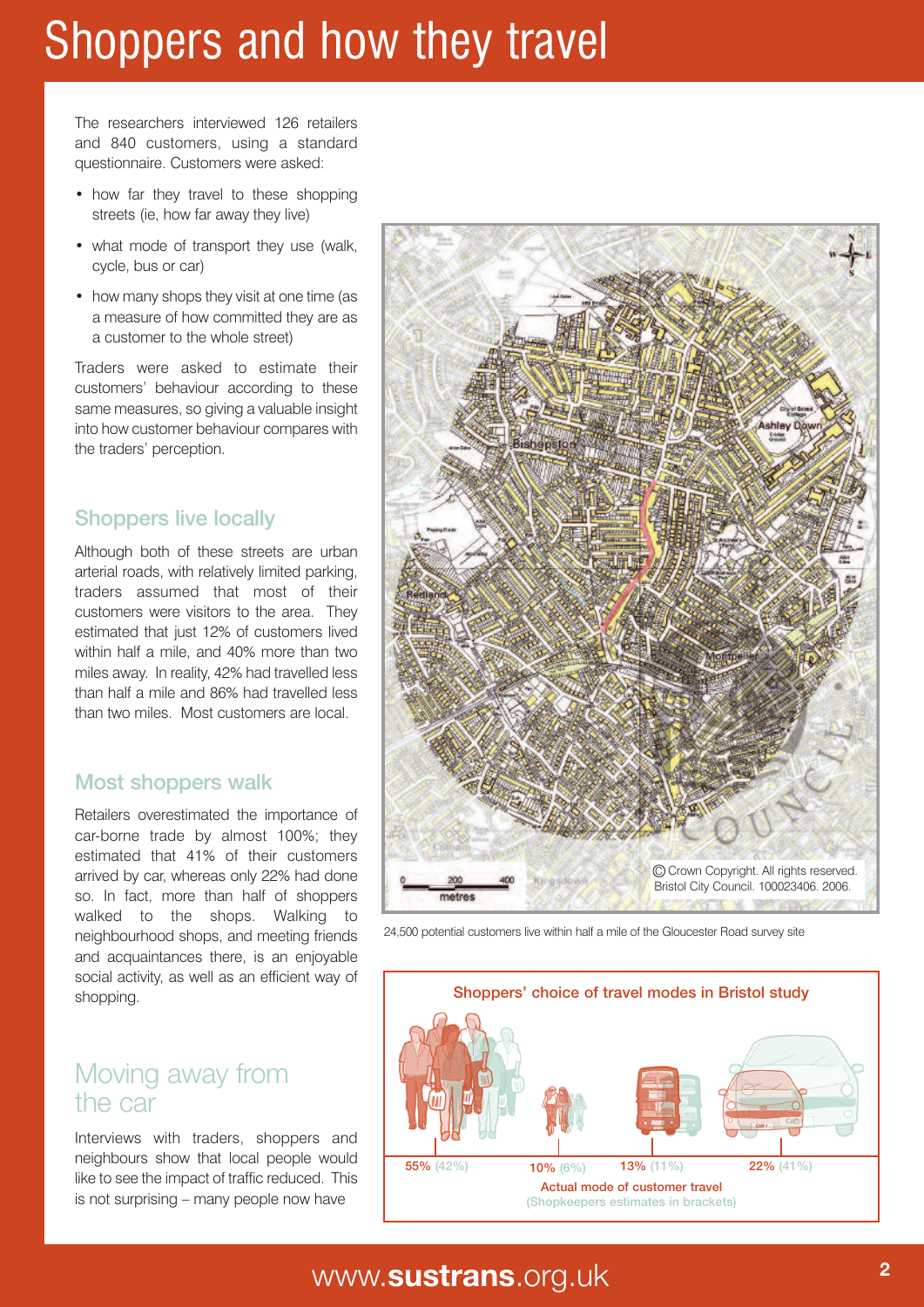

experience of traffic-free local shopping, often in other European countries. Everyone enjoys shopping in an environment free from the noise, speed, pollution and threat of motor traffic.

The Bristol East Side Traders (BEST) group has studied the area around Church Road, the survey site where bus route improvements are now due, and prepared detailed recommendations for measures to improve the area as a commercial zone and the quality of environment it offers local people.

BEST Enterprise Manager Ian Lawry says "we do face a dilemma; many customers still come by car, and some local businesses would like to see more parking spaces provided, but at the same time the busy and polluted road is a disincentive to shoppers, walking access and crossings are poor, and many traders want environmental improvements."

The Sustrans survey found that only a quarter of shoppers come to Church Road by car, while almost two thirds walk and cycle. Traders, who are clearly very conscious of the transport mix and the need for an attractive retail street environment, nonetheless overestimated the importance of the car by 80%. This misperception creates the risk of mistakes in transport and planning policy.

#### Changing the road hierarchy

The Sustrans results are closely corroborated by a shopper survey done in the area by Shepherd Epstein Hunter, in 2003. This found that 69% of respondents walked or cycled to the shops, and interestingly that 58% wanted "better traffic control along Church Road". The BEST report suggests considering "a shift in the Road Hierarchy in favour of the pedestrian user".

However, for individual traders, the top priority, by a huge distance, was more car parking (48%). This disparity between the traders' preferences and those of their customers replicates findings in other cities. It may lead traders to push for transport planning decisions which are not in their best interest.

Traders may overestimate the importance of the car because of uncertainty about where customers are travelling from and how they shop. Almost half of the Church Road customers interviewed live within half a mile of the shops, and almost three quarter under a mile. The traders' perception was that 17% came from under half a mile – they underestimate the importance of this local market by almost two thirds.





Many shopping streets need wider pavements



The bicycle is often overlooked - in the UK at least - as a transport mode for shopping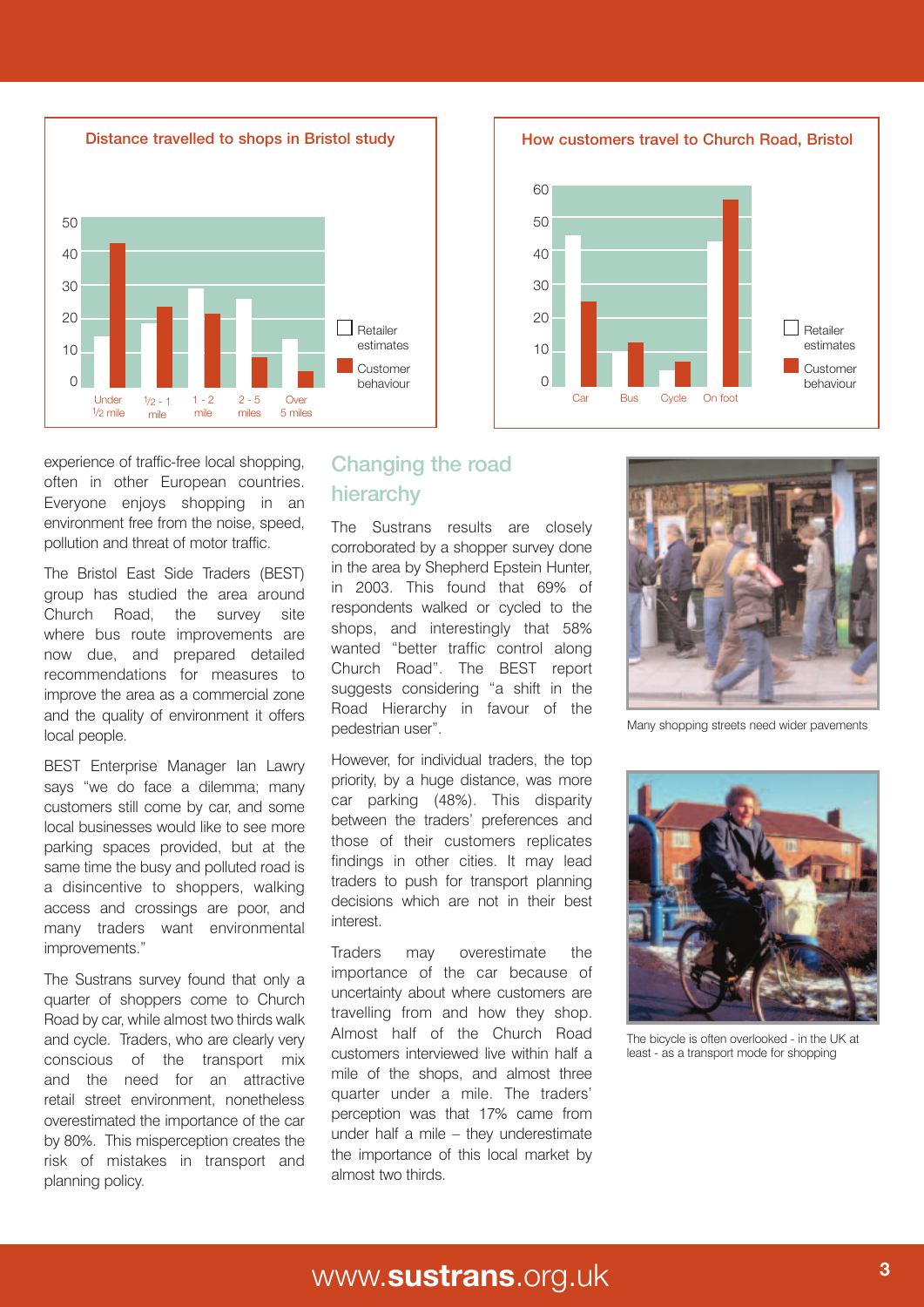These local customers are also very loyal. Traders believed that as many as one in four shoppers would visit just one store (perhaps the vision is, parking outside) whereas in reality only 13% did so. They thought less than one in ten would visit more than three stores; remarkably, almost 30% did so.

So the picture is of local shoppers, mainly walking to the shops, and visiting a number of stores. Interestingly, this is also a picture of healthy, physically active lifestyles, populous streets and informal contact with other local people. This is the picture that urban planners, public health specialists and community leaders want to see. Sustrans' view is that we should do all we can to support and grow this active, community based local market. Measures to do so are described in the BEST action plan – "widening of the footway, removal of obstructions, resurfacing works, drop kerbs, tactiles etc … and a shift in the Road Hierarchy in favour of the pedestrian user". In other words, restraint of motor traffic.

#### Shoppers' attitudes to bus route improvements

The planned bus route improvements would have an impact on private motor traffic. While they would improve public transport access to the Church Road businesses, this is not the primary objective. Not surprisingly, local traders are concerned that the net impact on their business might be negative. So the survey looked at how traders and their customers viewed the proposed changes, and the picture in Gloucester Road where works have already been carried out.

In Church Road, just two percent of traders could envisage a positive impact from the planned improvements, and over half expected their business to be harmed. It is very difficult for a local authority to carry out works in the face of such concern. Among customers however, the balance between positive and negative was much closer; 7% positive and 10% negative. Three quarters thought things would not change. Given that the public are generally cynical about local authority transport measures, and the negative publicity fostered by opponents of the bus route improvements, this lack of concern might be interpreted almost as a vote of confidence.



Shopping locallly can be a real part of community life



Pedestrians visit more shops. We have no evidence that they buy less than car drivers





# www **<sup>4</sup>** .**sustrans**.org.uk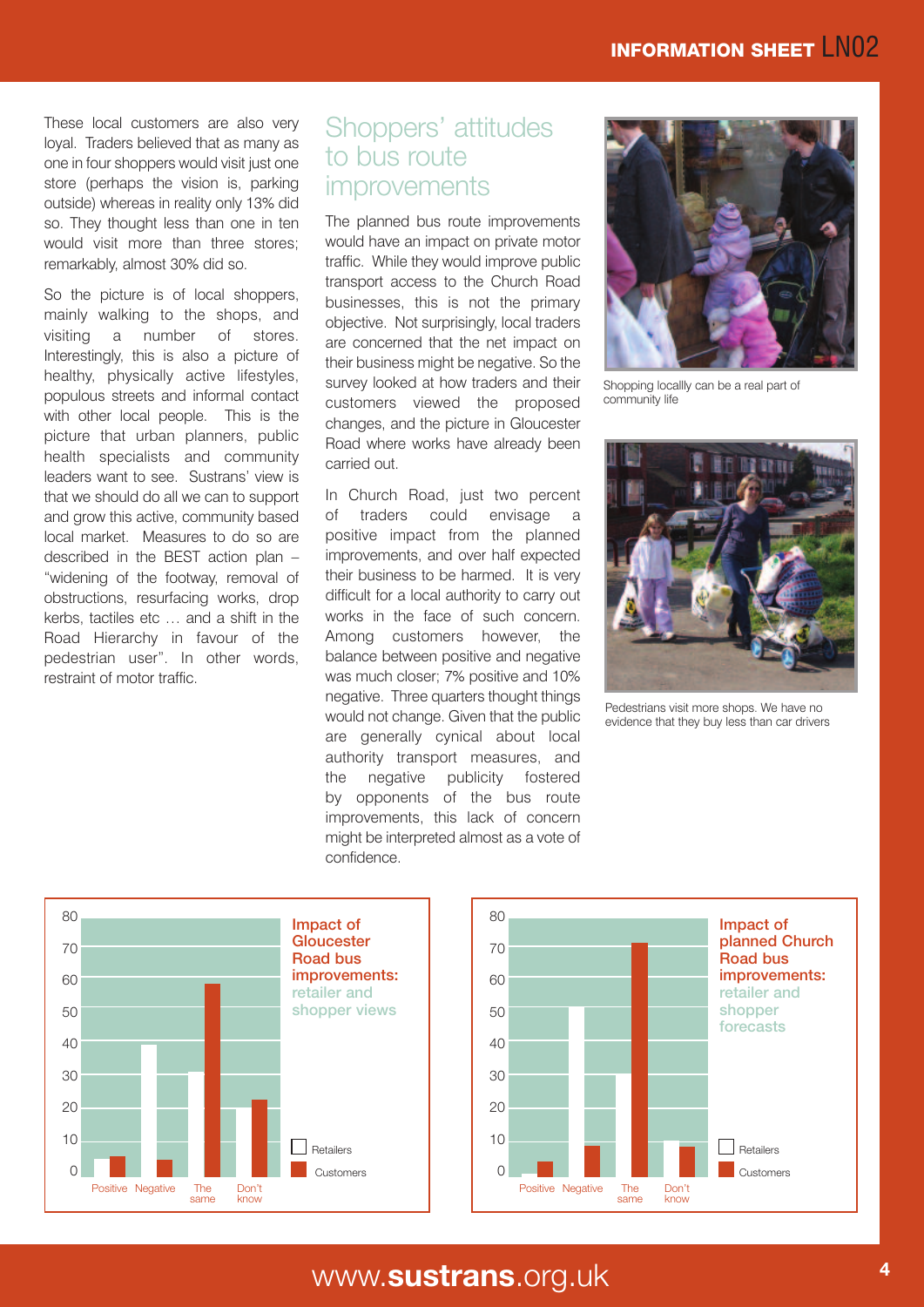In Gloucester Road, where much of the planned work is complete, 40% of traders felt the changes had harmed their business. However, when shoppers are asked, 7% claim to shop there less, 8% more, and a massive 59% unchanged. The increase is not statistically significant, of course, but traffic restraint elsewhere in Europe has tended slightly to reduce retail turnover during the first year, before a positive move as customers adjust to the improvements<sup>(2)</sup>, so it is reasonable to expect that these figures will improve. It is difficult, however, to reconcile the negative trader response with the lack of concern expressed by customers.

Please note that traders were not asked "are your takings up or down?", as this might be due to other variables. They were asked "In your opinion, what effect has the Showcase bus route had on trade on Gloucester Road?". One in five responded "Don't know"; it is of course very difficult to isolate the impact of this one variable.

#### Pedestrians are great customers

Neighbourhood shopping areas often evolved before the era of mass automobile ownership. They are from a time when journeys to local shopping centres would be predominantly on foot. Planners sought to promote accessibility in neighbourhood units within a city, and shopping was usually placed in the centre of the neighbourhood unit to minimise the walking distance from the surrounding residential area<sup>(3)</sup>. Both of the survey areas have dense residential catchments, and although they now find themselves bisected by major arterial roads, most shoppers still walk.

It is very instructive to analyse how many businesses a shopper will visit, according to their mode of travel. Cyclists and car users make four times as many single-shop visits as pedestrians – on foot, it is so much easier to call in to another shop on the same trip. So almost four out of five pedestrian shopping trips take in two to five shops, compared with three fifths of car or bike trips.

Bus-borne shoppers behave more like pedestrians than car users, with more than three quarters of them visiting two to five shops during each shopping trip. The figures suggest that many car-borne shoppers are "drive-thru" shoppers, stopping to pick up one item on the way to their eventual destination, rather than people for whom shopping is their main purpose for visiting the area. This will have a negative impact on a busy retail street, which is likely to be disproportionate to the extra business that it generates.



"I'll just be a minute", the negative impact of drive-thru shoppers on a busy retail street may be out of all proportion to the extra business they bring



Many people enjoy continental traffic-free spaces (Zurich)



# www. **<sup>5</sup> sustrans**.org.uk